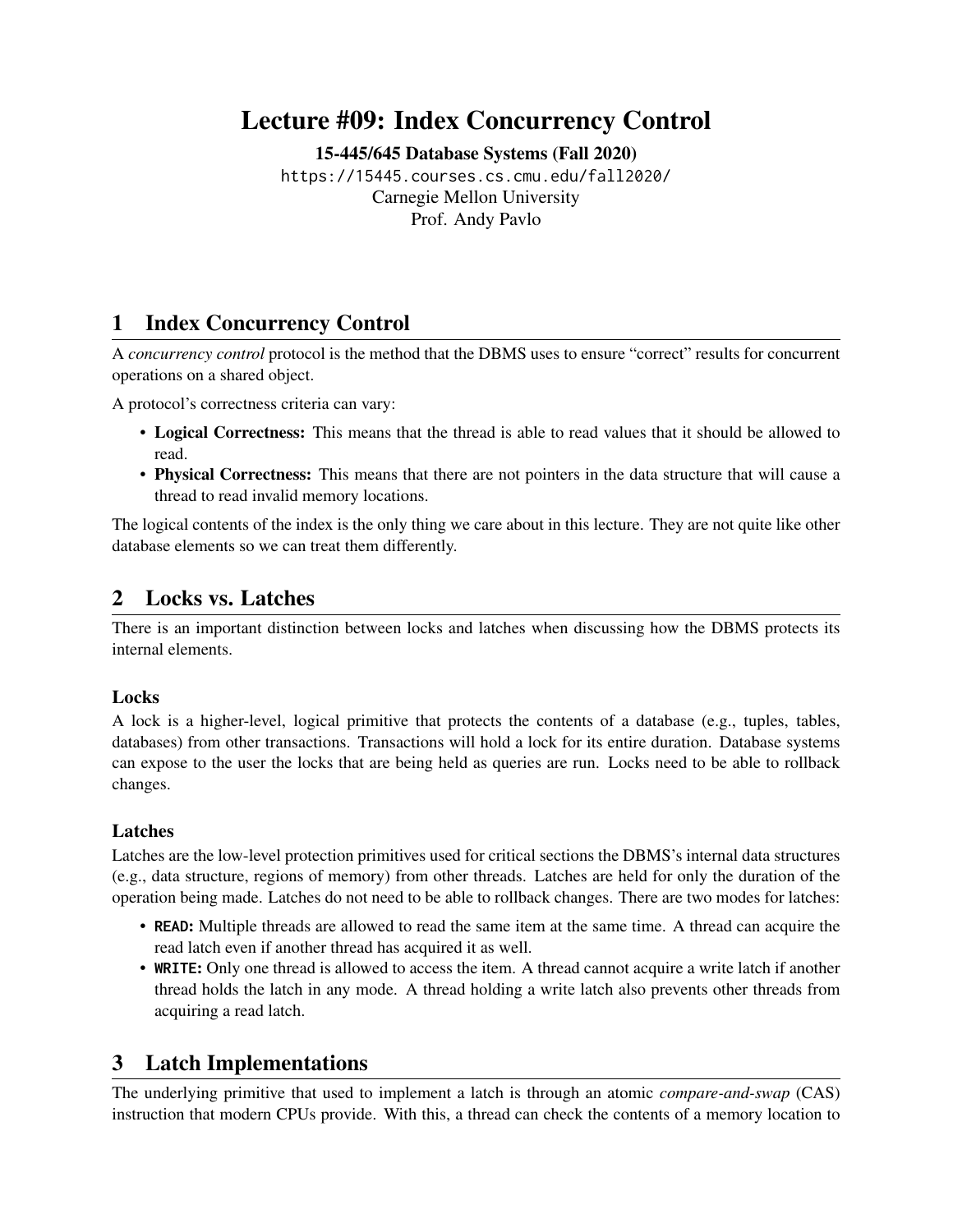see whether it has a certain value. If it does, then the CPU will swap the old value with a new one. Otherwise the memory location remains unmodified.

There are several approaches to implementing a latch in a DBMS. Each approach has different trade-offs in terms of engineering complexity and runtime performance. These test-and-set steps are performed atomically (i.e., no other thread can update the value in between the test and set steps.

#### Blocking OS Mutex

One possible implementation of latches is the OS built-in mutex infrastructure. Linux provides the futex (fast user-space mutex), which is comprised of (1) a spin latch in user-space and (2) an OS-level mutex. If the DBMS can acquire the user-space latch, then the latch is set. It appears as a single latch to the DBMS even though it contains two internal latches. If the DBMS fails to acquire the user-space latch, then it goes down into the kernel and tries to acquire a more expensive mutex. If the DBMS fails to acquire this second mutex, then the thread notifies the OS that it is blocked on the lock and then it is descheduled.

OS mutex is generally a bad idea inside of DBMSs as it is managed by OS and has large overhead.

- Example: std::mutex
- Advantages: Simple to use and requires no additional coding in DBMS.
- Disadvantages: Expensive and non-scalable (about 25 ns per lock/unlock invocation) because of OS scheduling.

#### Test-and-Set Spin Latch (TAS)

Spin latches are a more efficient alternative to an OS mutex as it is controlled by the DBMSs. A spin latch is essentially a location in memory that threads try to update (e.g., setting a boolean value to true). A thread performs CAS to attempt to update the memory location. The DBMS can control what happens if it fails to get the latch. It can choose to try again (for example, using a while loop) or allow the OS to deschedule it. Thus, this method gives the DBMS more control than the OS mutex, where failing to acquire a latch gives control to the OS.

- Example: std::atomic<T>
- Advantages: Latch/unlatch operations are efficient (single instruction to lock/unlock).
- Disadvantages: Not scalable nor cache-friendly because with multiple threads, the CAS instructions will be executed multiple times in different threads. These wasted instructions will pile up in high contention environments; the threads look busy to the OS even though they are not doing useful work. This leads to cache coherence problems because threads are polling cache lines on other CPUs.

#### Reader-Writer Latches

Mutexes and Spin Latches do not differentiate between reads/writes (i.e., they do not support different modes). The DBMS needs a way to allow for concurrent reads, so if the application has heavy reads it will have better performance because readers can share resources instead of waiting.

A Reader-Writer Latch allows a latch to be held in either read or write mode. It keeps track of how many threads hold the latch and are waiting to acquire the latch in each mode. Reader-writer latches use one of the previous two latch implementations as primitives and have additional logic to handle reader-writer queues, which are queues requests for the latch in each mode. Different DBMSs can have different policies for how it handles the queues.

• Advantages: Allows for concurrent readers.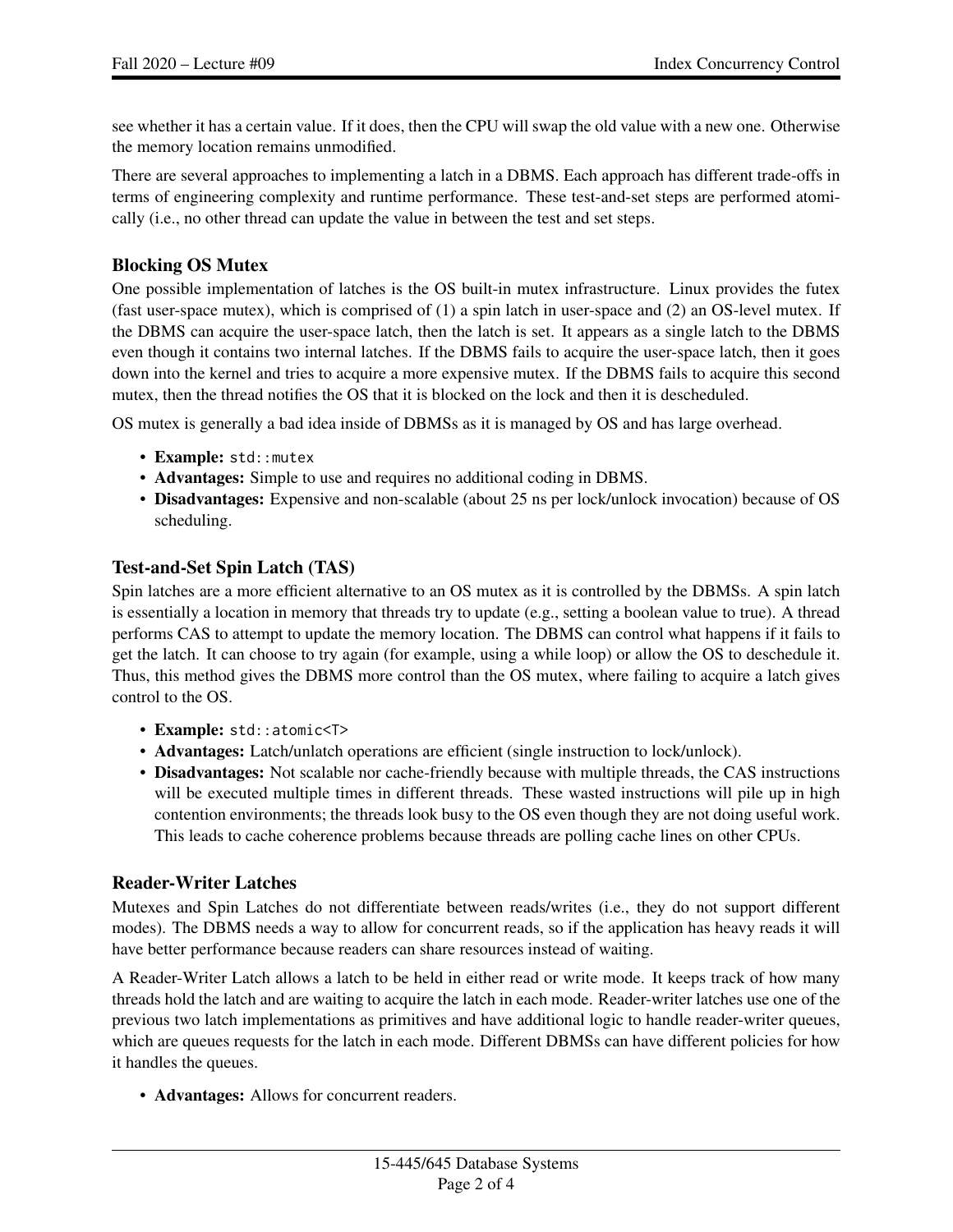• Disadvantages: The DBMS has to manage read/write queues to avoid starvation. Larger storage overhead than Spin Latches due to additional meta-data.

## 4 Hash Table Latching

It is easy to support concurrent access in a static hash table due to the limited ways threads access the data structure. For example, all threads move in the same direction when moving from slot to the next (i.e., top-down). Threads also only access a single page/slot at a time. Thus, deadlocks are not possible in this situation because no two threads could be competing for latches held by the other. When we need to resize the table, we can just take a global latch on the entire table to perform the operation.

Latching in a dynamic hashing scheme (e.g., extendible) is a more complicated scheme because there is more shared state to update, but the general approach is the same.

There are two approaches to support latching in a hash table that differ on the granularity of the latches:

- Page Latches: Each page has its own Reader-Writer latch that protects its entire contents. Threads acquire either a read or write latch before they access a page. This decreases parallelism because potentially only one thread can access a page at a time, but accessing multiple slots in a page will be fast for a single thread because it only has to acquire a single latch.
- Slot Latches: Each slot has its own latch. This increases parallelism because two threads can access different slots on the same page. But it increases the storage and computational overhead of accessing the table because threads have to acquire a latch for every slot they access, and each slot has to store data for the latches. The DBMS can use a single mode latch (i.e., Spin Latch) to reduce meta-data and computational overhead at the cost of some parallelism.

### 5 B+Tree Latching

Lock crabbing/coupling is a protocol to allow multiple threads to access/modify B+Tree at the same time. The basic idea is as follows.

- 1. Get latch for the parent.
- 2. Get latch for the child.
- 3. Release latch for the parent if it is deemed "safe". A "safe" node is one that will not split or merge when updated (not full-on insertion or more than half full on deletion).

#### Basic Latch Crabbing Protocol:

- Search: Start at the root and go down, repeatedly acquire latch on the child and then unlatch parent.
- Insert/Delete: Start at the root and go down, obtaining X latches as needed. Once the child is latched, check if it is safe. If the child is safe, release latches on all its ancestors.

Note that read latches do not need to worry about the "safe" condition. The notion of "safe" also depends on whether the operation is an insertion or a deletion. A full node is "safe" for deletion since a merge will not be needed but is not "safe" for an insertion since we may need to split the node.

The order in which latches are released is not important from a correctness perspective. However, from a performance point of view, it is better to release the latches that are higher up in the tree since they block access to a larger portion of leaf nodes.

Improved Lock Crabbing Protocol: The problem with the basic latch crabbing algorithm is that transactions always acquire an exclusive latch on the root for every insert/delete operation. This limits parallelism. Instead, one can assume that having to resize (i.e., split/merge nodes) is rare, and thus transactions can ac